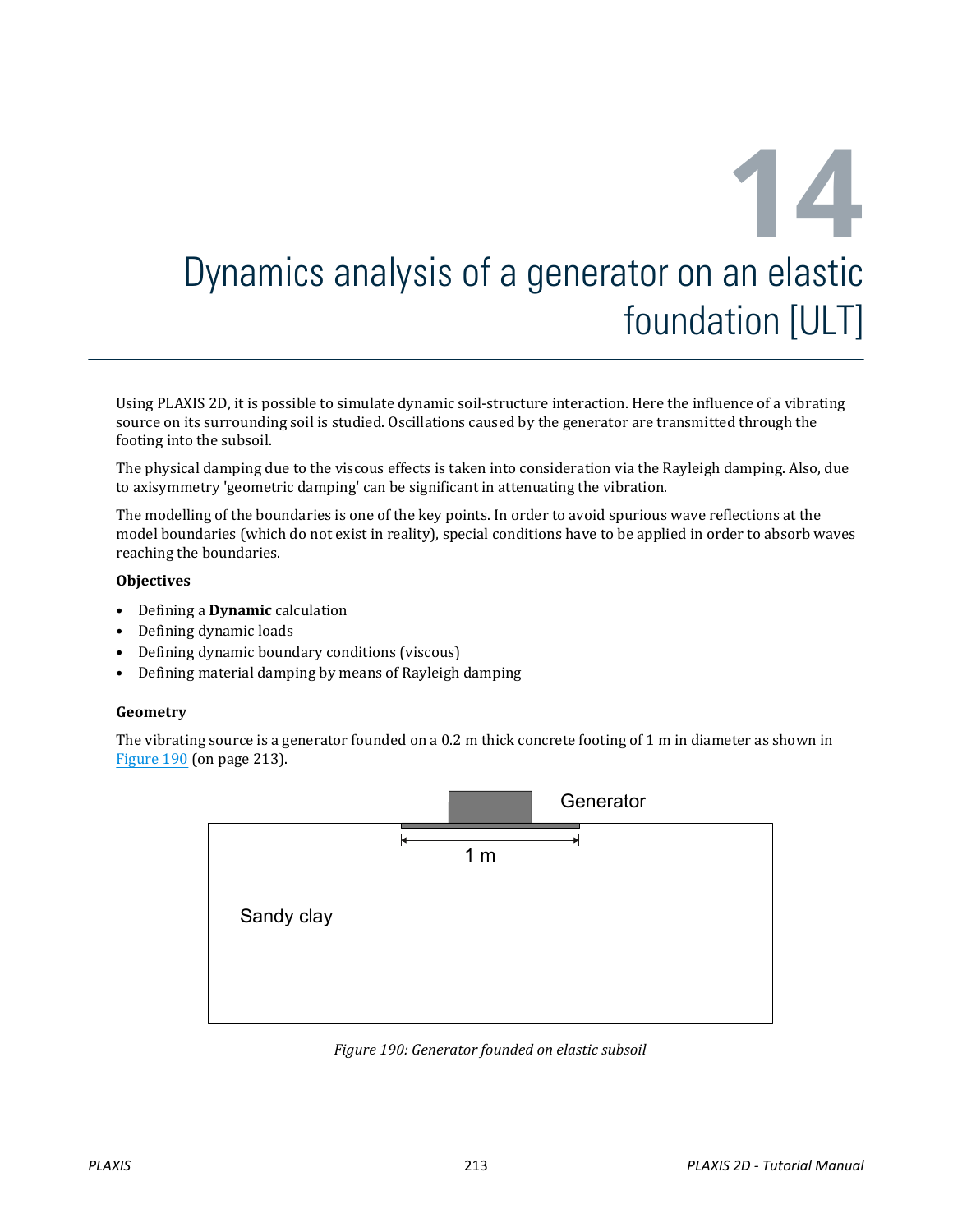# 14.1 Create new project

To create the new project, follow these steps:

- **1.** Start the Input program and select **Start a new project** from the **Quick select** dialog box.
- **2.** In the **Project** tabsheet of the **Project properties** window, enter an appropriate title.
- **3.** Due to the three dimensional nature of the problem, an axisymmetric model is used. In the **Model** tabsheet select the **Axisymmetric** option for **Model** and keep the default option for **Elements** (**15-Noded**).
- **4.** Keep the default values for units and constants and set the model contour to  $x_{min} = 0$  m,  $x_{max} = 20$  m,  $y_{min} = 1$  $-10$  m and  $y_{\text{max}} = 0$  m.

**Note:** The model boundaries should be sufficiently far from the region of interest, to avoid disturbances due to possible reflections. Although special measures are adopted in order to avoid spurious reflections (viscous boundaries), there is always a small influence and it is still a good habit to put boundaries far away. In a dynamics analysis, model boundaries are generally taken further away than in a static analysis.

# 14.2 Define the soil stratigraphy

The subsoil consists of one layer with a depth of 10 m. The ground level is defined at  $y = 0$ . Note that water conditions are not considered in this example. To define the soil stratigraphy:

- **1.** Click the **Create borehole** button **and create a borehole at**  $x = 0$ **.**
- **2.** Create a soil layer extending from ground surface  $(y = 0)$  to a depth of 10 m  $(y = -10)$ .
- **3.** Keep the **Head** in the borehole at 0 m. This means that the sub-soil is fully saturated.

## 14.3 Create and assign material data sets

 The soil layer consists of sandy clay, which is assumed to be elastic. Create a data set under the **Soil and interfaces** set type according to the information given in [Table 31](#page-2-0) (on page 215). The specified Young's modulus seems relatively high. This is because the dynamic stiffness of the ground is generally considerably larger than the static stiffness, since dynamic loadings are usually fast and cause very small strains.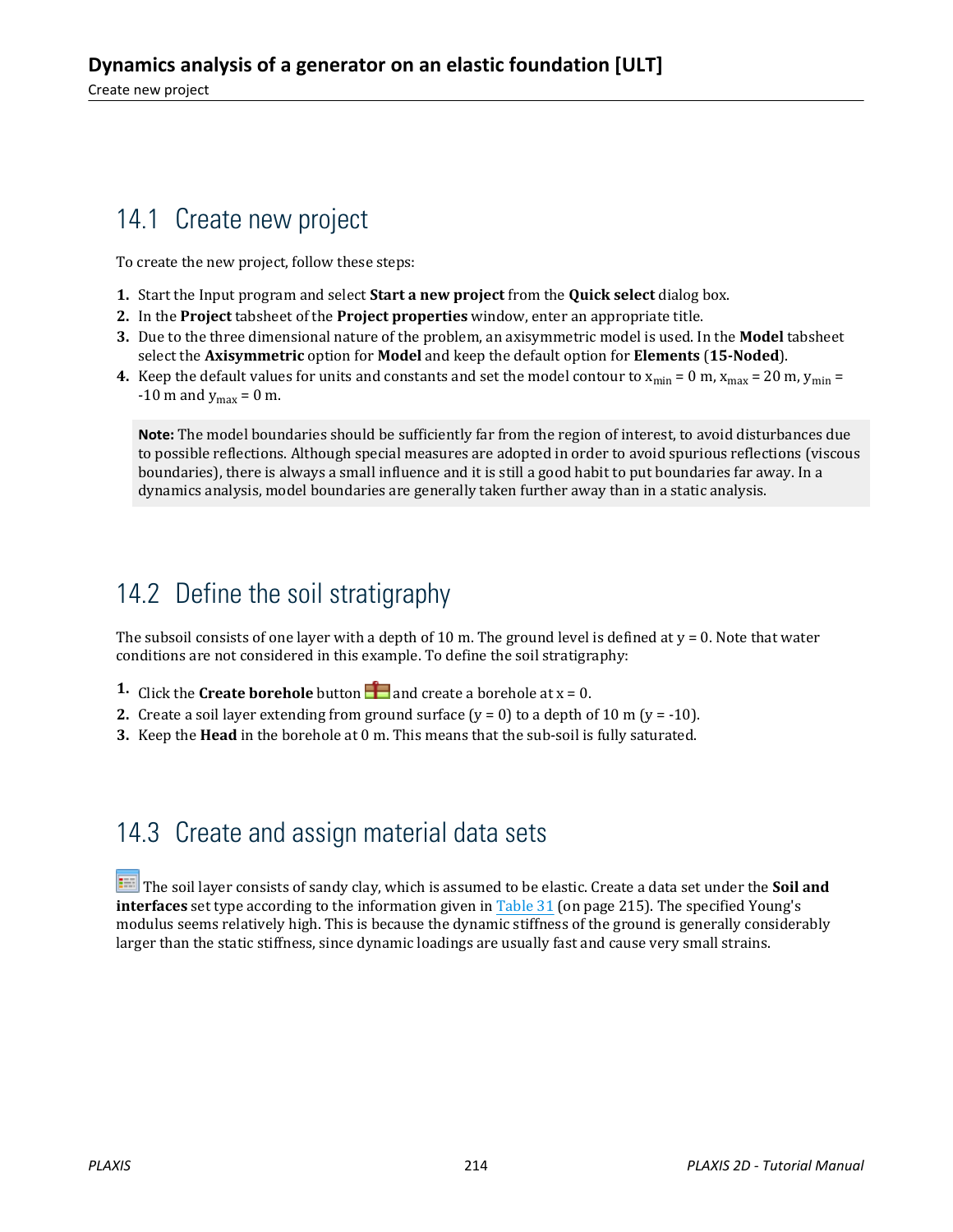<span id="page-2-0"></span>Define the structural elements

| <b>Parameter</b>                   | <b>Name</b>              | <b>Value</b>   | <b>Unit</b>              |  |  |
|------------------------------------|--------------------------|----------------|--------------------------|--|--|
| <b>General</b>                     |                          |                |                          |  |  |
| Soil model                         | Model                    | Linear elastic |                          |  |  |
| Drainage type                      | Type                     | Drained        |                          |  |  |
| Unsaturated unit weight            | Yunsat                   | 20             | $kN/m^3$                 |  |  |
| Saturated unit weight              | $\gamma_{\text sat}$     | 20             | kN/m <sup>3</sup>        |  |  |
| <b>Mechanical</b>                  |                          |                |                          |  |  |
| <b>Stiffness</b>                   | $E'_{ref}$               | $50.10^{3}$    | kN/m <sup>2</sup>        |  |  |
| Poisson's ratio                    | $\nu'$                   | 0.3            | $\overline{\phantom{a}}$ |  |  |
| <b>Initial</b>                     |                          |                |                          |  |  |
| $K_0$ determination                | $\overline{\phantom{a}}$ | Automatic      | $\overline{\phantom{a}}$ |  |  |
| Lateral earth pressure coefficient | $K_{0,x}$                | 0.50           |                          |  |  |

#### **Table 31: Material properties of the material**

**Note:** When using Mohr-Coulomb or linear elastic models the wave velocities V<sub>p</sub> and V<sub>s</sub> are calculated from the elastic parameters and the soil weight.  $V_p$  and  $V_s$  can also be entered as input; the elastic parameters are then calculated automatically. See also Elastic parameters and the Wave Velocity relationships in the *Mechanical Tabsheet* of the Reference Manual.

# 14.4 Define the structural elements

The generator is defined in the **Structures mode**.

#### **Table 32: Material properties of the footing**

| <b>Parameter</b> | <b>Name</b>              | <b>Value</b>       | <b>Unit</b>              |
|------------------|--------------------------|--------------------|--------------------------|
| Material type    | $\overline{\phantom{0}}$ | Elastic            | $\overline{\phantom{0}}$ |
| Weight           | w                        | 5                  | kN/m/m                   |
| Isotropic        | $\overline{\phantom{a}}$ | Yes                | $\overline{\phantom{a}}$ |
| Axial stiffness  | $EA_1$                   | $7.6 \cdot 10^{6}$ | kN/m                     |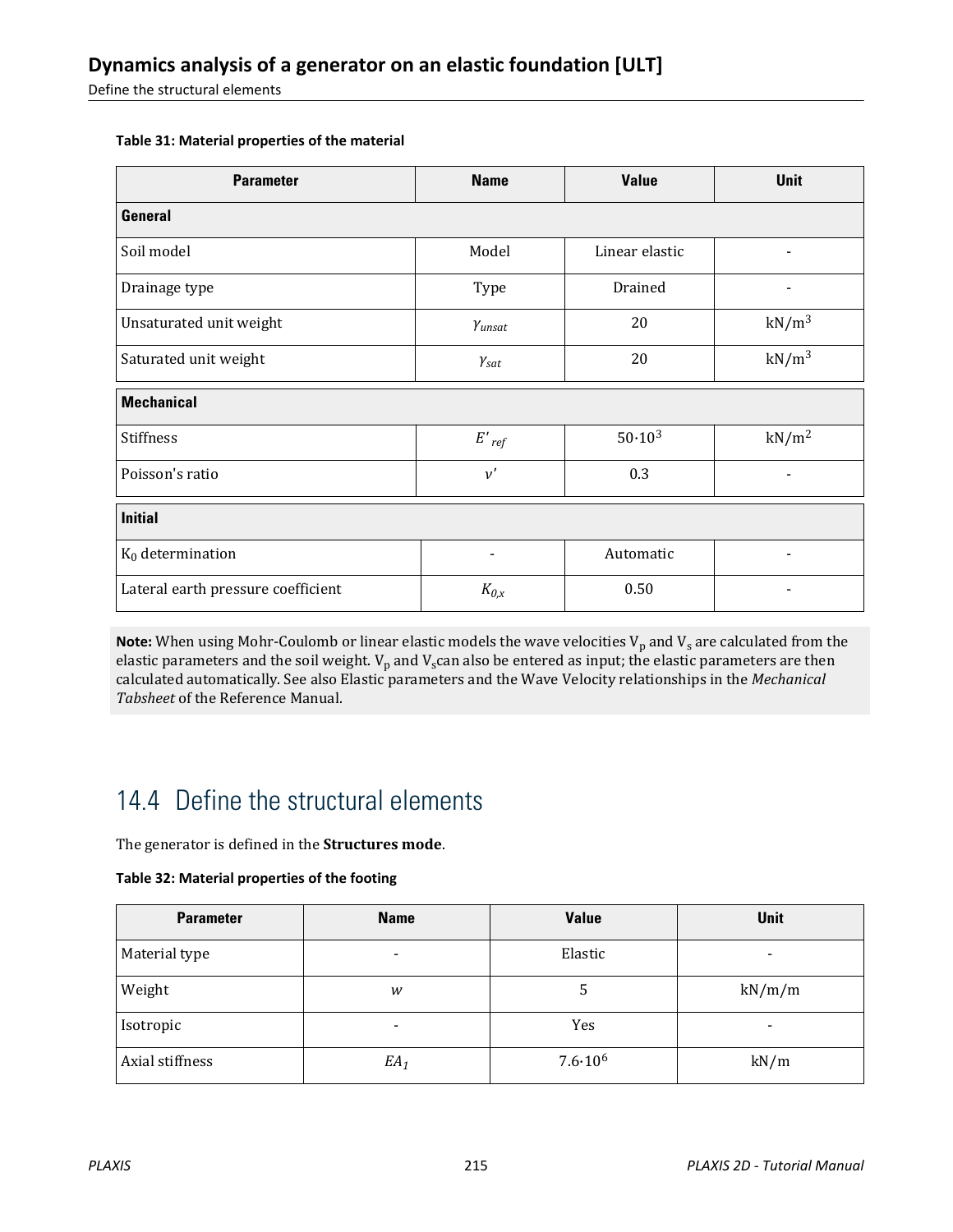### **Dynamics analysis of a generator on an elastic foundation [ULT]**

Generate the mesh

| <b>Parameter</b>  | <b>Name</b> | <b>Value</b> | Unit                     |
|-------------------|-------------|--------------|--------------------------|
| Flexural rigidity | Εl          | $24.10^3$    | $kNm^2/m$                |
| Poisson's ration  |             |              | $\overline{\phantom{0}}$ |

**1.** Create a plate extending from (0 0) to (0.5 0) to represent the footing.

**2. Example 1** Define a material data set for the footing according to the information given in [Table 32](#page-2-0) (on page 215). The footing is assumed to be elastic and has a weight of 5 kN/m<sup>2</sup>.

**3.** Apply a distributed load on the footing to model the weight of the generator as well as the vibrations that it produces. The actual value of the load will be defined later. The model is shown in Figure 191 (on page 216):



*Figure 191: Model layout*

# 14.5 Generate the mesh

- **1.** Proceed to the **Mesh mode** .
- **2.** Click the **Generate mesh** button **to** to generate the mesh. Use the default option for the **Element distribution** parameter (**Medium**).
- **3.** Click the **View mesh** button **R** to view the mesh.

The resulting mesh is shown in [Figure 192](#page-4-0) (on page 217). Note that the mesh is automatically refined under the footing.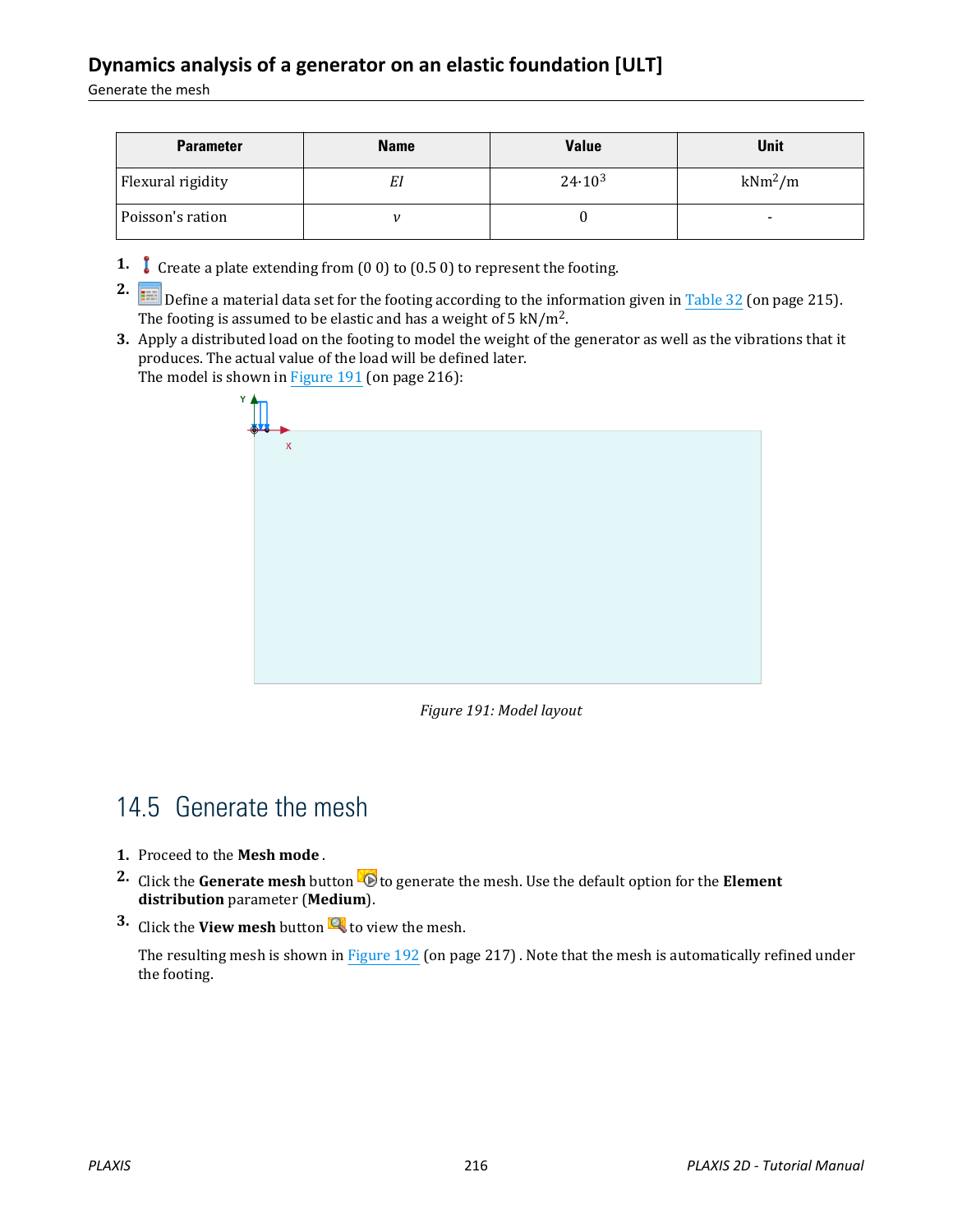<span id="page-4-0"></span>Define and perform the calculation



*Figure 192: The generated mesh*

**4.** Click the **Close** tab to close the Output program.

# 14.6 Define and perform the calculation

The calculation consists of 4 phases and it will be defined in the **Staged construction mode** .

## 14.6.1 Initial phase

- **1.** Click the **Staged construction** tab to proceed with the definition of the calculation phases.
- **2.** The initial phase has already been introduced. The default settings of the initial phase will be used in this tutorial.

## 14.6.2 Phase 1: Footing

- 1. Click the **Add phase** button **the create a new phase.** The default settings of the added phase will be used for this calculation phase.
- **2.** Activate the footing.
- **3.** Activate the static component of the distributed load. In the **Selection explorer** set q<sub>y,start,ref value to -8</sub> kN/m/m. Do not activate the dynamic component of the load as shown in [Figure 193](#page-5-0) (on page 218).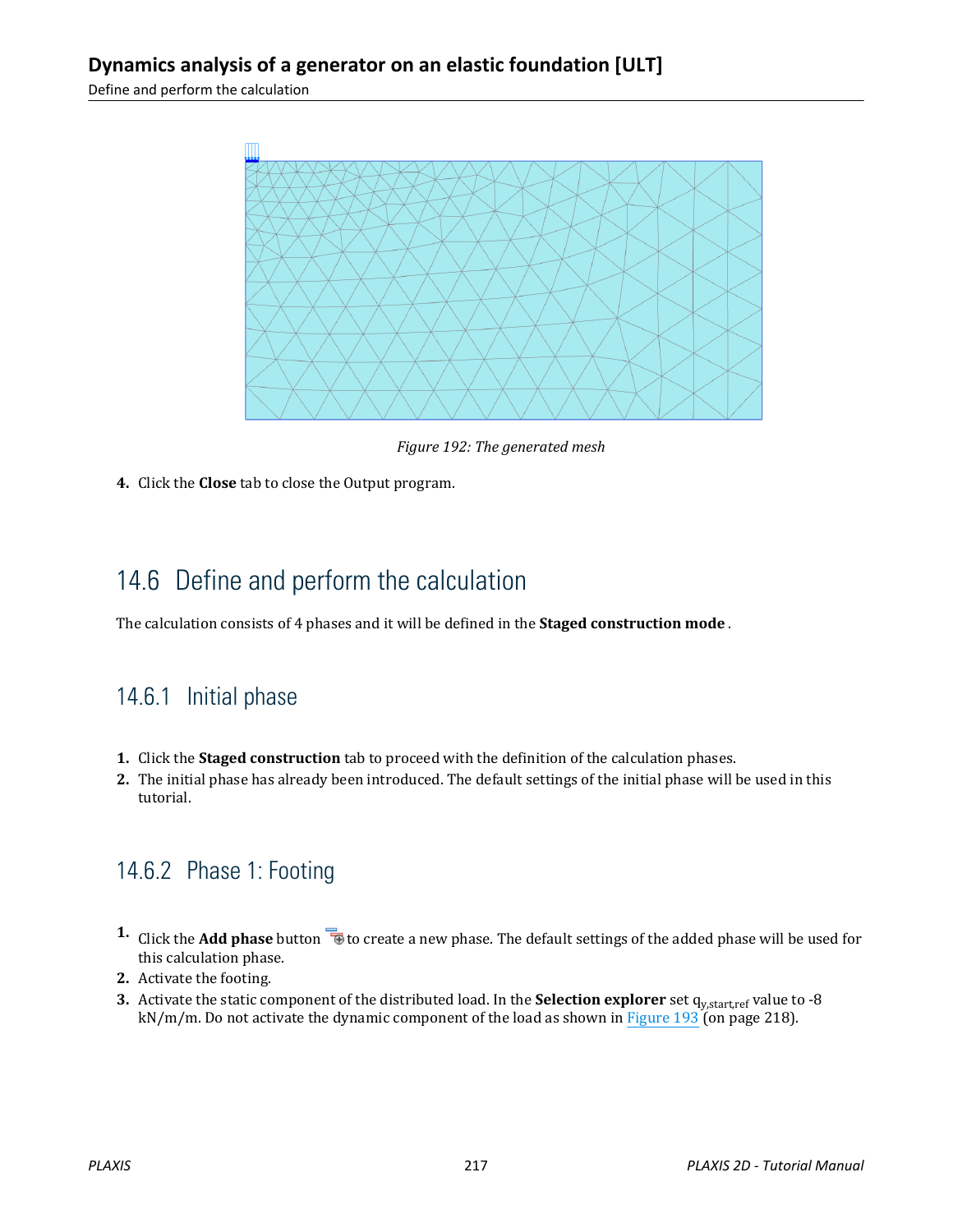<span id="page-5-0"></span>Define and perform the calculation



*Figure 193: Specification of the static load component in the Selection explorer*

## 14.6.3 Phase 2: Start generator

In this phase, a vertical harmonic load, with a frequency of 10 Hz and amplitude of 10 kN/m<sup>2</sup>, is applied to simulate the vibrations transmitted by the generator. Five cycles with a total time interval of 0.5 sec are considered.

- **1.** Click the **Add phase** button **the create a new phase.**
- **2.** In the **General** subtree in the **Phases** window, select the **Dynamic** option  $\mathbf{w}$  as calculation type.
- **3.** Set the **Dynamic time interval** parameter to 0.5 s.
- **4.** In the **Deformation control parameters** subtree in the **Phases** window select the **Reset displacements to zero** parameter. The default values of the remaining parameters will be used for this calculation phase.
- **5.** In the **Model explorer** expand the **Attributes library** subtree.
- **6.** Right-click the **Dynamic multipliers** subtree and select the **Edit** option from the appearing menu. The **Multipliers** window pops up.
- **7.** Click the **Load multipliers** tab.
- **8.** Click the **Add** button  $\mathbf{\hat{a}}$  to introduce a multiplier for the loads.
- **9.** Define a **Harmonic** signal with an **Amplitude** of 10, a **Phase** of 0° and a **Frequency** of 10 Hz and as shown in [Figure 194](#page-6-0) (on page 219):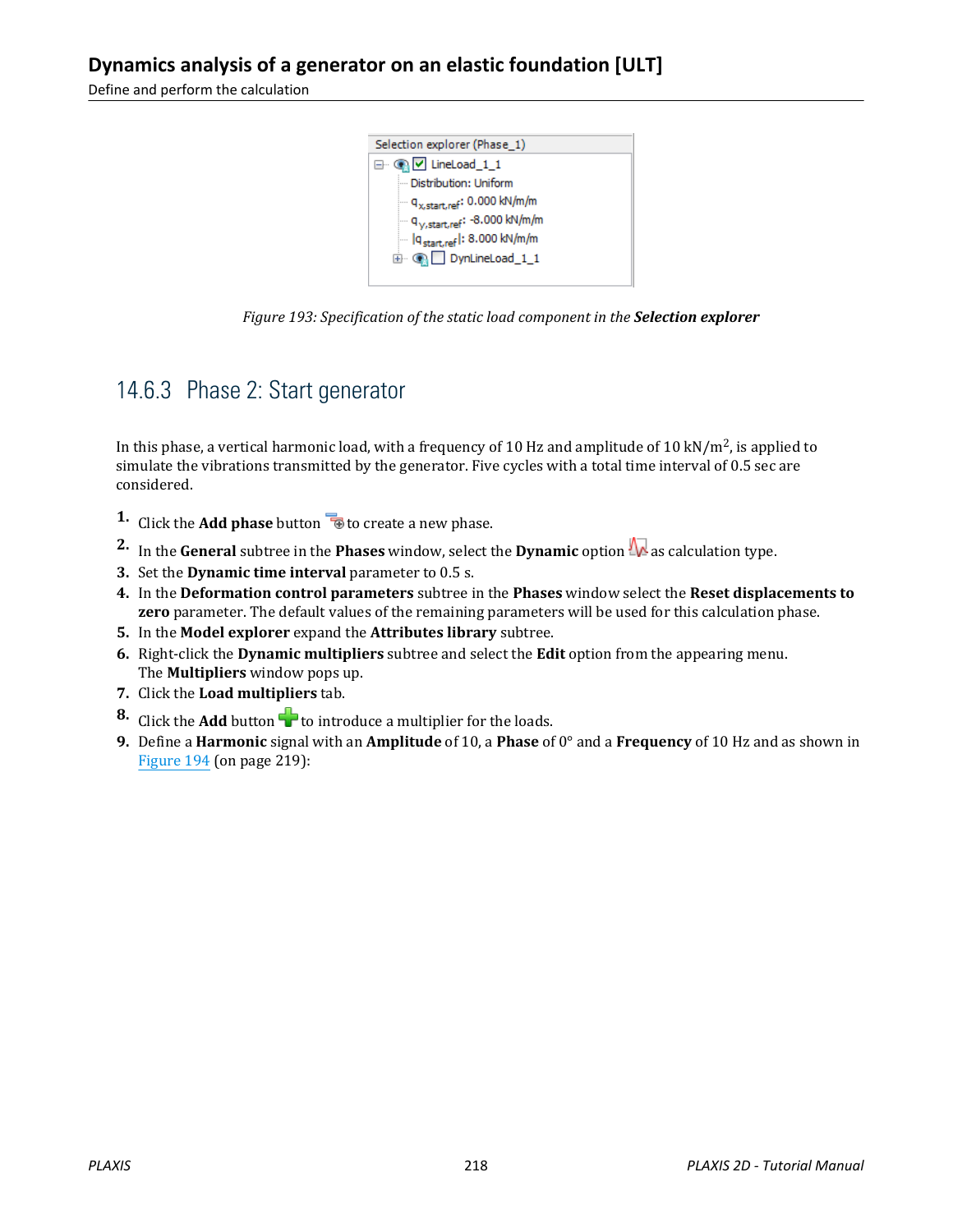<span id="page-6-0"></span>Define and perform the calculation



*Figure 194: Definition of a Harmonic multiplier*

- **10.** 面
	- In the **Selection explorer**, activate the dynamic component of the load (DynLineLoad\_1).
- **11.** Specify the components of the load as  $(q_{x, start, ref}, q_{y, start, ref}) = (0.0, -1.0)$ . Click Multiplier\_y in the dynamic load subtree and select the LoadMultiplier\_1 option from the drop-down menu as shown in [Figure 195](#page-7-0) (on page 220).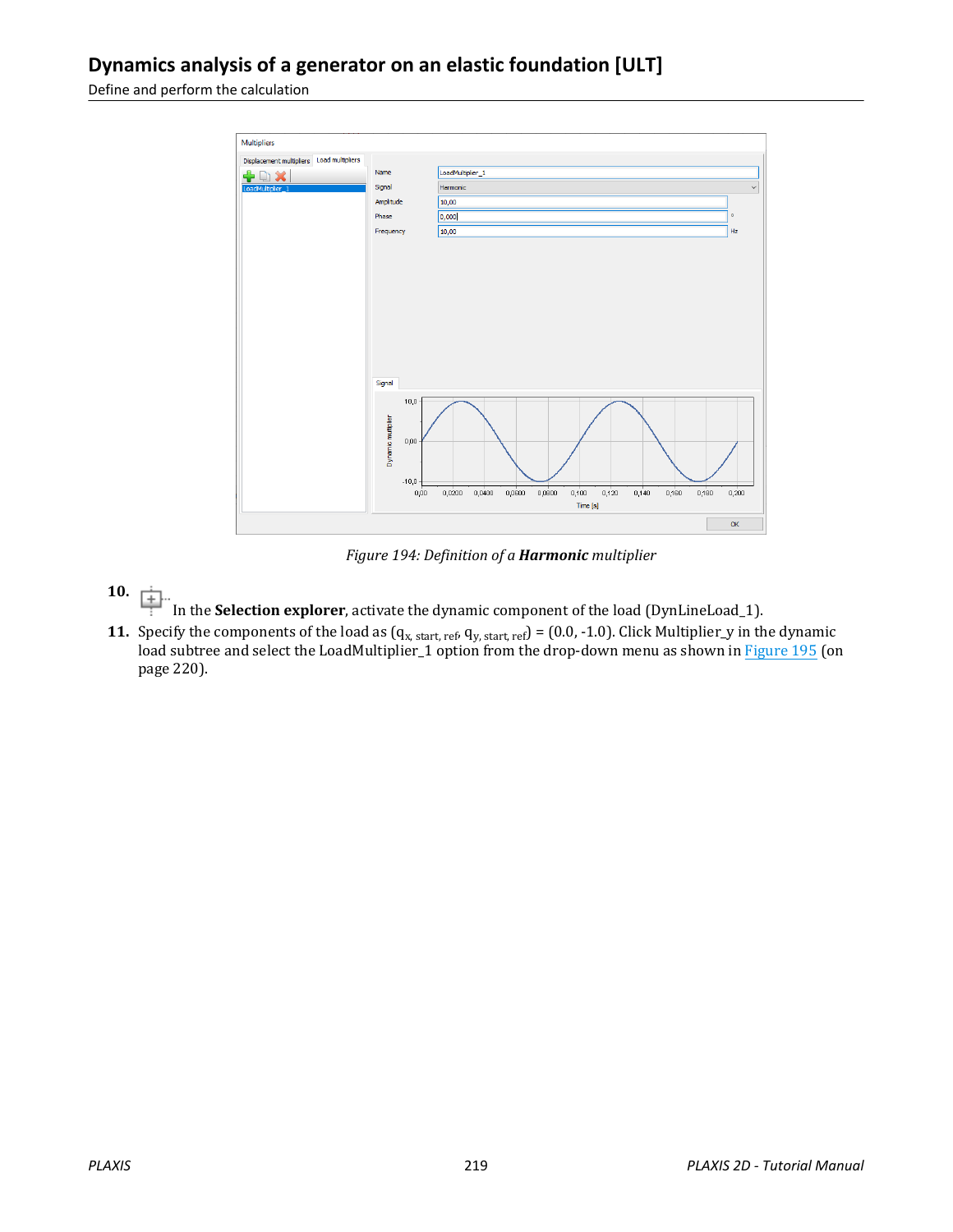#### <span id="page-7-0"></span>**Dynamics analysis of a generator on an elastic foundation [ULT]**

Define and perform the calculation



*Figure 195: Specification of the dynamic load component in the Selection explorer*

**Note:** The dynamic multipliers can be defined in the **Geometry** modes as well as in the **Calculation** modes.

**12.** Special boundary conditions have to be defined to account for the fact that in reality the soil is a semi-infinite medium. Without these special boundary conditions the waves would be reflected on the model boundaries, causing perturbations. To avoid these spurious reflections, viscous boundaries are specified at Xmax and Ymin. The dynamic boundaries can be specified in the **Model explorer** > **Model conditions** > **Dynamics** subtree as shown in [Figure 196](#page-8-0) (on page 221).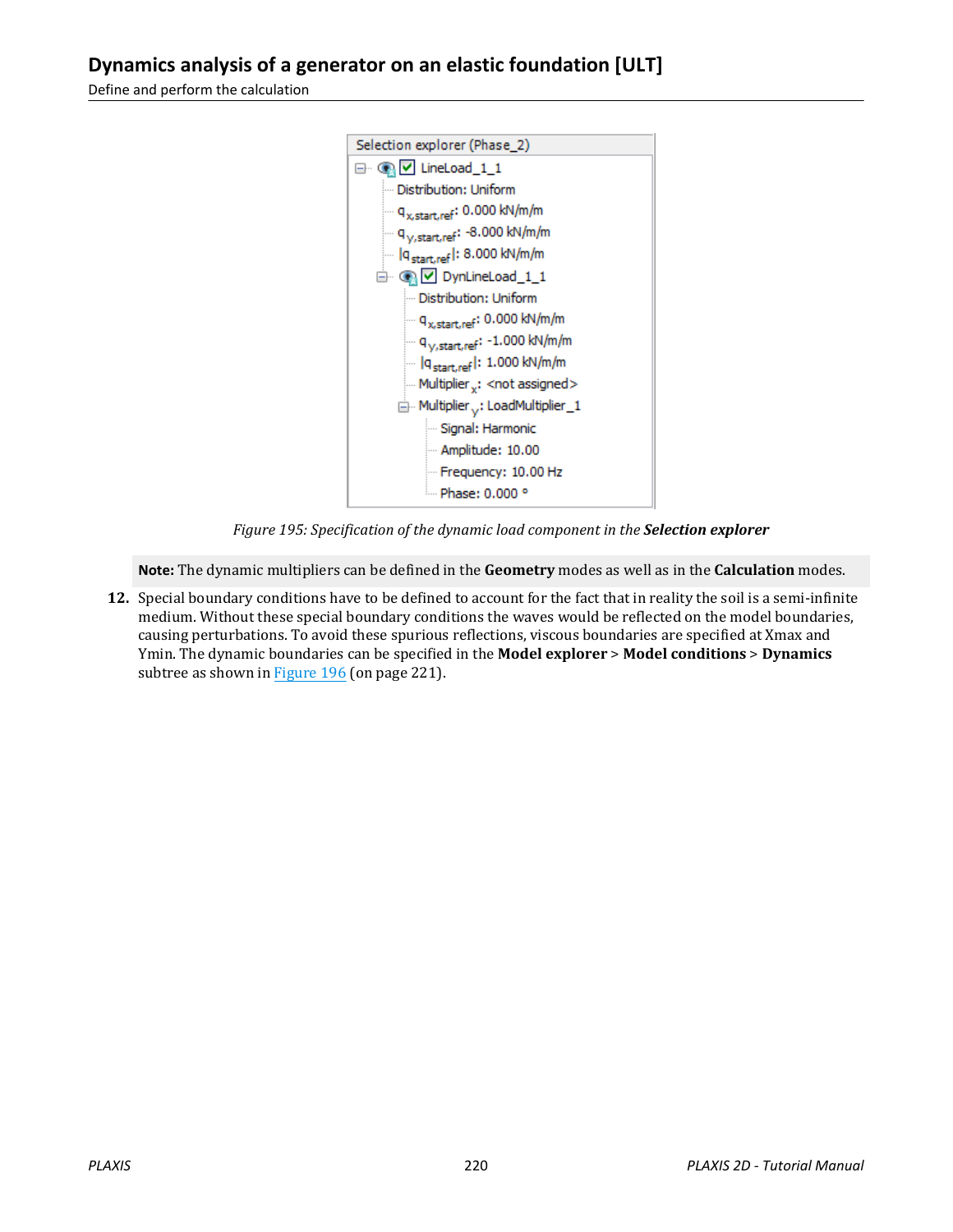#### <span id="page-8-0"></span>**Dynamics analysis of a generator on an elastic foundation [ULT]**

Define and perform the calculation



*Figure 196: Boundary conditions for dynamics calculations*

## 14.6.4 Phase 3: Stop generator

- **1.** Click the **Add phase** button **the contract of create a new phase.**
- **2.** In the **General** subtree in the **Phases** window, select the **Dynamic** option  $\mathbf{w}$  as calculation type.
- **3.** Set the **Dynamic time interval** parameter to 0.5 s.
- **4.** In the **Staged construction** mode deactivate the dynamic component of the surface load. Note that the static load is still active. The dynamic boundary conditions of this phase should be the same as in the previous phase.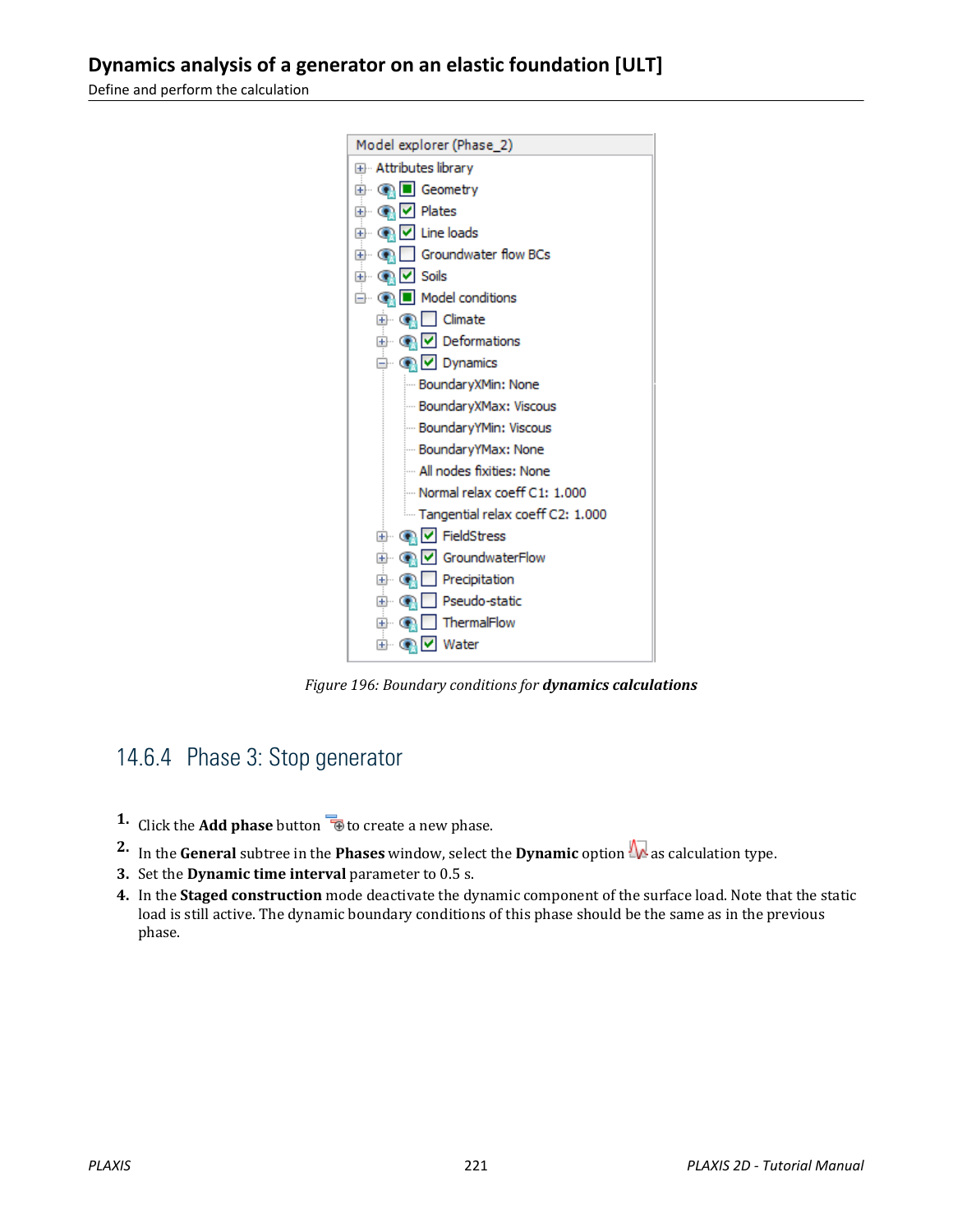## 14.6.5 Execute the calculation

- **1.** Click the **Select points for curves** button in the side toolbar and select nodes located at the ground surface, for instance at (1.4 0), (1.9 0) and (3.6 0), to consider in curves.
- **2.** Click the **Calculate** button  $\begin{bmatrix} \sqrt{4} \\ 4 \end{bmatrix}$  to calculate the project.

**3.** After the calculation has finished, save the project by clicking the Save button  $\begin{array}{|c|c|}\n\hline\n\hline\n\end{array}$ 

## 14.6.6 Additional calculation with damping

In a second calculation, material damping is introduced by means of Rayleigh damping. Rayleigh damping can be entered in the material data set. The following steps are necessary:

- **1.** Save the project under another name.
- **2.** Open the material data set of the soil.
- **3.** In the **General** tabsheet **Rayleigh damping** parameter is displayed .Set the **Input method** to **SDOF Equivalent.**
- **4.** In order to introduce 5% of material damping, set the value of the **ξ** parameter to 5% for both targets as ξ<sub>1</sub> and  $\xi_2$  and set the frequency values to 1 and 10 for  $f_1$  and  $f_2$  respectively.
- **5.** The values of  $\alpha$  and  $\beta$  are automatically calculated by the program as shown in [Figure 197](#page-10-0) (on page 223)..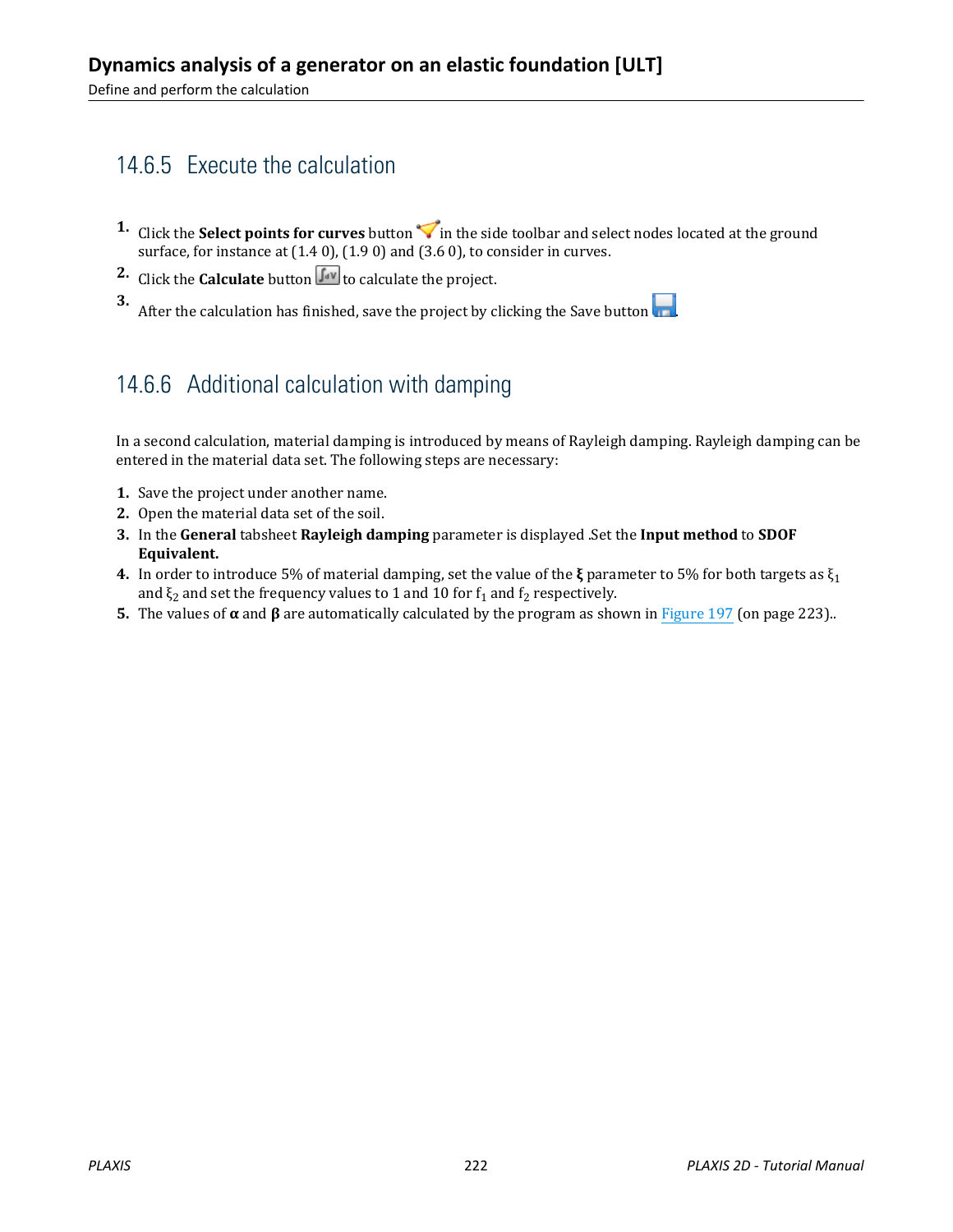#### <span id="page-10-0"></span>**Dynamics analysis of a generator on an elastic foundation [ULT]** Results



*Figure 197: Input of Rayleigh damping*

- **6.** Click **OK** to close the data base.
- **7.** Check whether the phases are properly defined (according to the information given before) and start the calculation.

# 14.7 Results

The **Curve generator** feature is particularly useful for dynamics analysis. You can easily display the actual loading versus time (input) and also displacements, velocities and accelerations of the pre-selected points versus time. The evolution of the defined multipliers with time can be plotted by assigning **Dynamic time** to the x-axis and u<sub>y</sub> to the y-axis.

[Figure 198](#page-11-0) (on page 224) shows the response of the pre-selected points at the surface of the structure. It can be seen that even with no damping, the waves are dissipated which can be attributed to the geometric damping.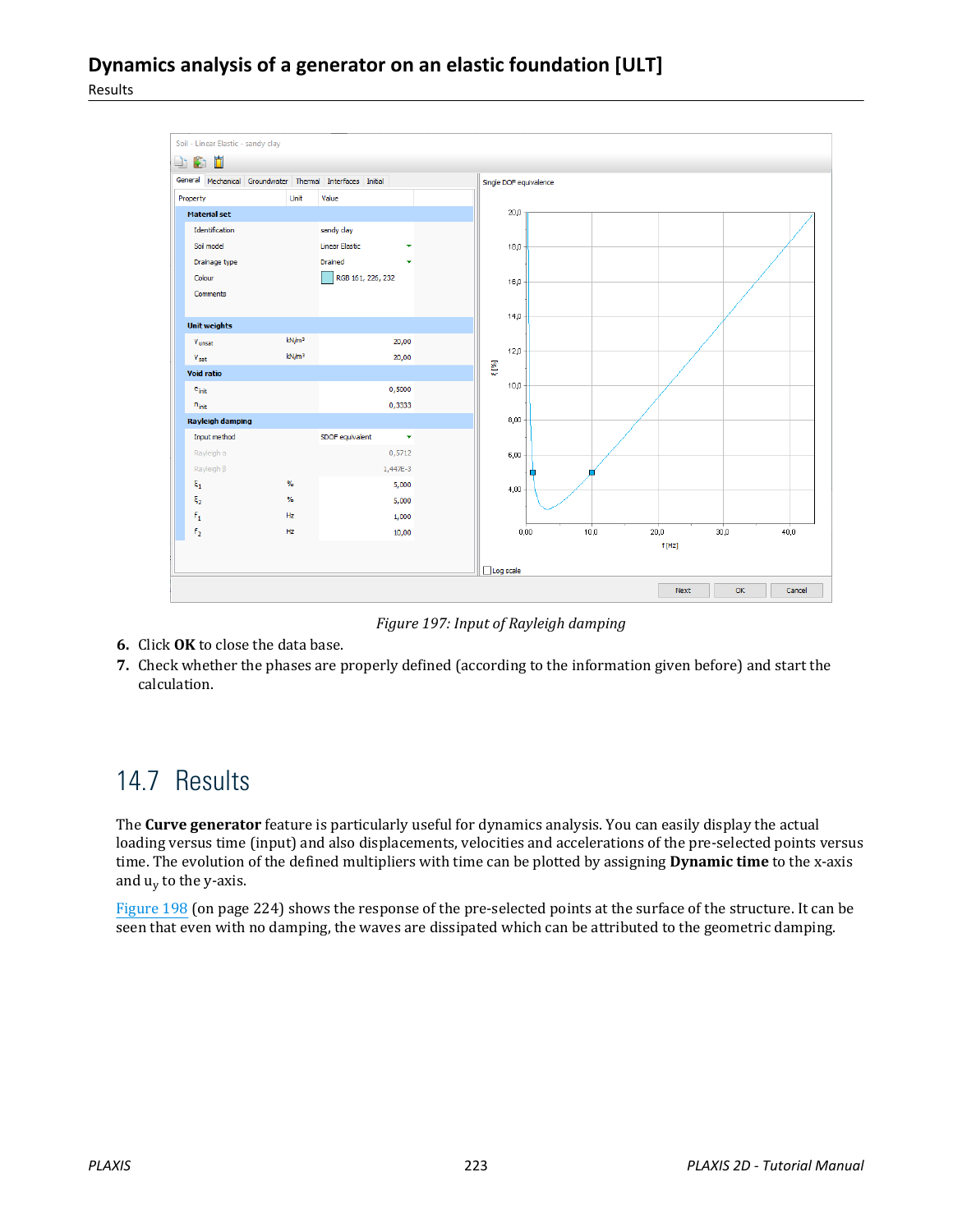<span id="page-11-0"></span>

*Figure 198: Vertical displacement vs time on the surface at different distances to the vibrating source (without damping)*

The presence of damping is clear in [Figure 199](#page-12-0) (on page 225).